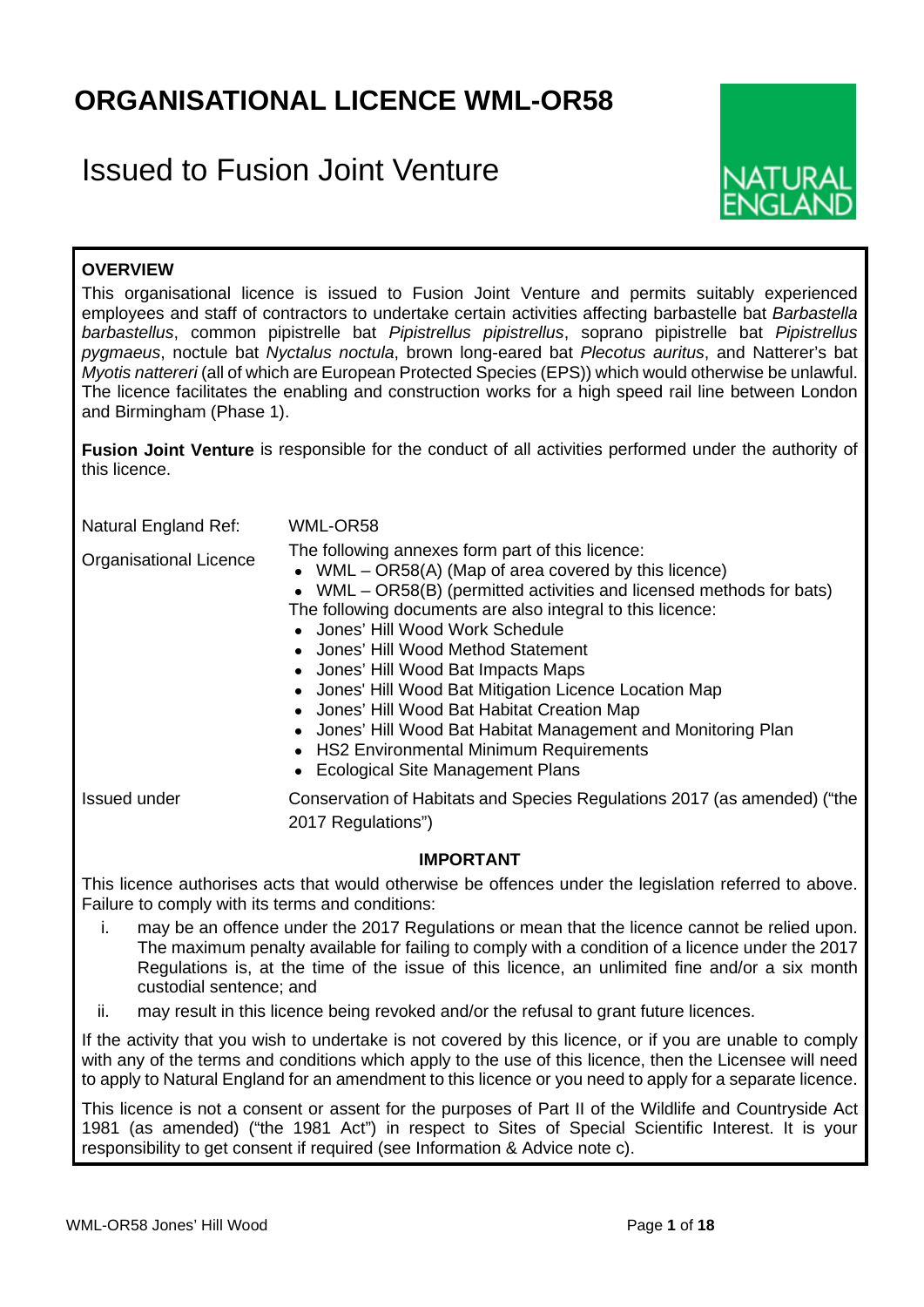Under the Conservation of Habitats and Species Regulations 2017 Natural England has granted this licence to affect barbastelle bat *Barbastella barbastellus*, common pipistrelle bat *Pipistrellus pipistrellus*, soprano pipistrelle bat *Pipistrellus pygmaeus*, noctule bat *Nyctalus noctula*, brown long-eared bat *Plecotus auritus*, and Natterer's bat *Myotis nattereri*, for the purpose of:

**Imperative reasons of overriding public interest including those of a social or economic nature and beneficial consequences of primary importance for the environment, under regulation 55(2)(e) of the 2017 Regulations, being satisfied that as regards the purpose specified in this licence that there is no satisfactory alternative and that the actions authorised will not be detrimental to the maintenance of the populations of the species concerned at a favourable conservation status in their natural range.**

to: **Fusion and Murphy Joint Venture** (hereafter referred to as the "**Licensee**") of The Gate House, Gatehouse Way, Aylesbury, Buckinghamshire, HP19 8DB.

**To:** Carry out the activities detailed in

• Annex WML – OR58(B)

**Between the dates of:** 01 April 2021 and 31st December 2031

**Project Description:** Licensed activities associated with enabling and construction works for a high speed rail line between London and Birmingham (Phase 1).

**At:** The Licensed Area shown as Area of JHW inside LLAU hatched in light blue on the map in Annex WML-OR58(A).

This licence is granted subject to the Licensee, including its servants and named agents, adhering to:

- the licence terms and conditions specified below and in the Annexes to this licence:
	- and
	- the Jones' Hill Wood Method Statement, the Jones' Hill Wood Work Schedule, the Jones' Hill Wood Bats Impacts Map, the Jones' Hill Wood Bat Compensation Maps, and the HS2 Environmental Minimum Requirements.

Terms and requirements that express conditionality are conditions of this licence whether so called or not.

The headings used in this licence and its Annexes are for convenience only and shall have no effect upon the interpretation of this licence or its conditions.

## **DEFINITIONS used in this licence**

| Accredited Agent(s)      | A suitably trained and experienced person who has been appointed by the<br>Named Ecologist (in accordance with Condition 3) and who is able to carry<br>out work under this licence without the personal supervision of the Named<br>Ecologist.                                                   |
|--------------------------|---------------------------------------------------------------------------------------------------------------------------------------------------------------------------------------------------------------------------------------------------------------------------------------------------|
| <b>Appointed Person</b>  | An employee of the Licensee who is nominated to act as a single point of<br>contact for Natural England with regard to this licence and is responsible<br>for overseeing use of the licence, including record keeping, reporting and<br>compliance.                                               |
| Assistant(s)             | A person assisting a Named Ecologist or Accredited Agent who has been<br>appointed by the Named Ecologist (in accordance with Condition 3) and<br>who is only authorised to act under this licence whilst they are under the<br>direct supervision of the Named Ecologist or an Accredited Agent. |
| <b>HS2 Environmental</b> | The environmental minimum requirements set out the government's high                                                                                                                                                                                                                              |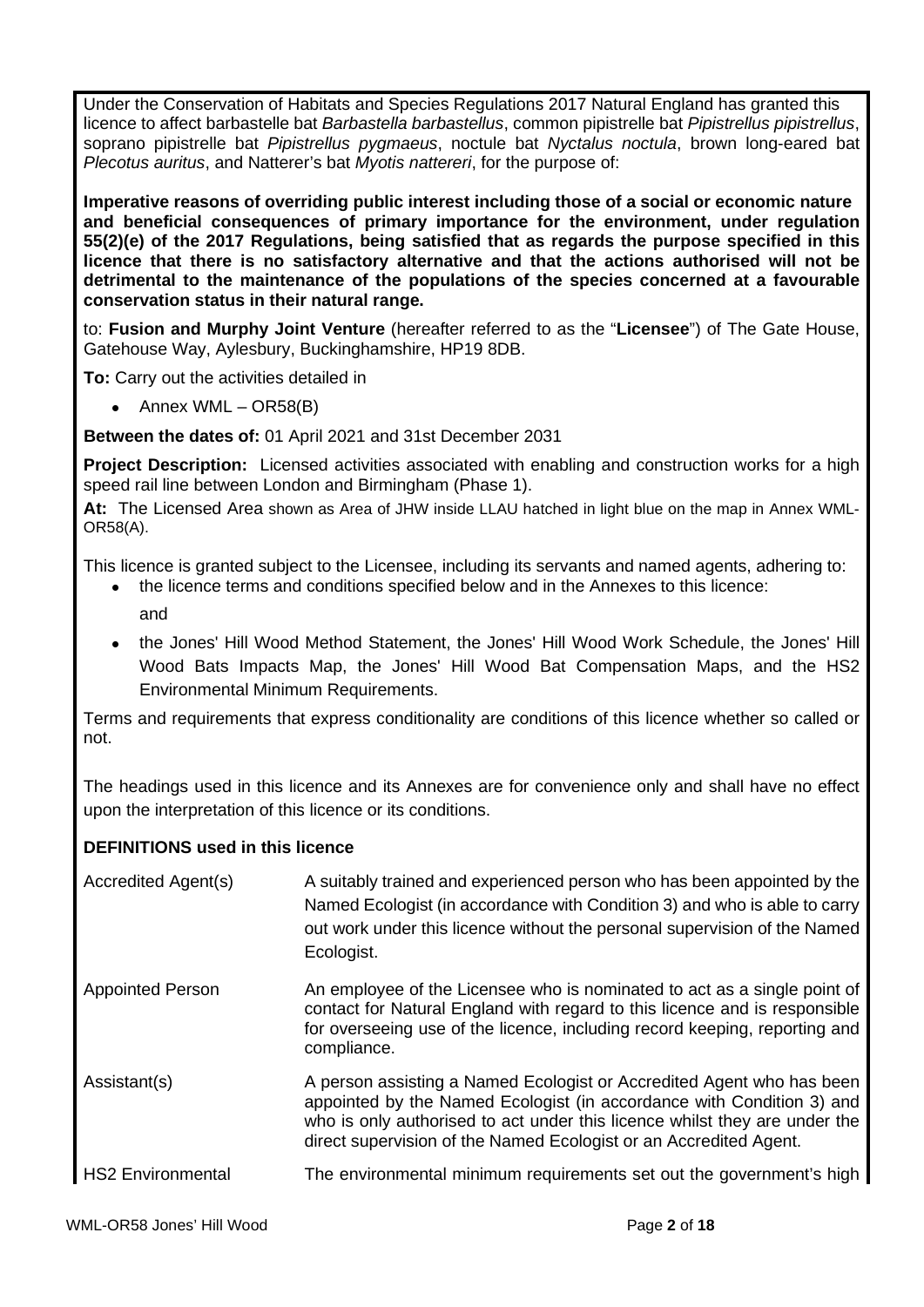Minimum Requirements level environmental and sustainability commitments that accompany the High Speed Rail (London - West Midlands) Act 2017. Ecological Site Management Plans (ESMPs) HS2 Ltd Contractors are required to produce ESMPs for habitat creation areas, designated sites and ancient woodlands, as prescribed by paragraph 4.8.3 of the Environmental Minimum Requirements (EMRs). These plans set out the site-specific control measures for HS2 contractors working within local authorities along the Phase One route. Licensed Area **The area covered by this licence including Jones' Hill Wood and** surrounding area at SP 88724 04372 shown as Area of JHW inside LLAU hatched in light blue on the map in Annex WML-OR58(A). Named Ecologist **Contains a Container in the Customer Number 1** (NE Customer Number 1, being a professional ecological consultant who has satisfied Natural England that he has the relevant skills, knowledge and experience of the species concerned (or such other person as approved in writing by Natural England) and who is authorised by the Licensee to act on its behalf for the purposes of this licence. Jones' Hill Wood Bat Impacts Maps The two impact maps, given reference numbers Figure D(i) Impact Plan dated 05 March 2021 and Figure D(ii) Fragmentation of foraging commuting habitat dated 05 March 2021, of the Licenced Area submitted to Natural England on 05 March 2021, or the latest revised version that has been submitted by the Licensee and approved in writing by Natural England. Bat Mitigation Licence Location Map The map, given reference number C5a(ii) Location map (detail) dated 05 March 2021, of the Licenced Area submitted to Natural England on 05 March 2021, or the latest revised version that has been submitted by the Licensee and approved in writing by Natural England. Jones' Hill Wood Bat Habitat Creation Maps The map, given reference number Figure E3 Specification for mitigation / compensation dated 17 March 2021, of the Licenced Area submitted to Natural England on 05 March 2021, or the latest revised version that has been submitted by the Licensee and approved in writing by Natural England. Jones' Hill Wood Method **Statement** The method statement for bats at the Licensed Area, submitted to Natural England using template WML-A13.3 (01/19), on 05 March 2021 with amendments provided in the response to the e-mail signature sent by NE to Fusion on 18/03/2021 received on 22/03/2021, or the latest revised version that has been submitted by the Licensee and approved in writing by Natural England. Further information included the Jones' Hill Wood Bat Habitat Management and Monitoring Plan (see definition below) should take priority where discrepancies are noted. Jones' Hill Wood Bat Habitat Management and Monitoring Plan The Jones' Hill Wood Bat Habitat Management and Monitoring Plan Rev A (dated 18/03/2021) and Figure E4 Monitoring, management and maintenance plan (dated 05 March 2021) provided in response to an email signature submitted to Natural England on 22/03/2021, or the latest revised version that has been submitted by the Licensee and approved in writing by Natural England. Jones' Hill Wood Work **Schedule** The schedule of works at the Licensed Area, submitted to Natural England dated 18/03/2021 using template WML-A13a-E5a&b, or the latest revised version that has been submitted by the Licensee and approved in writing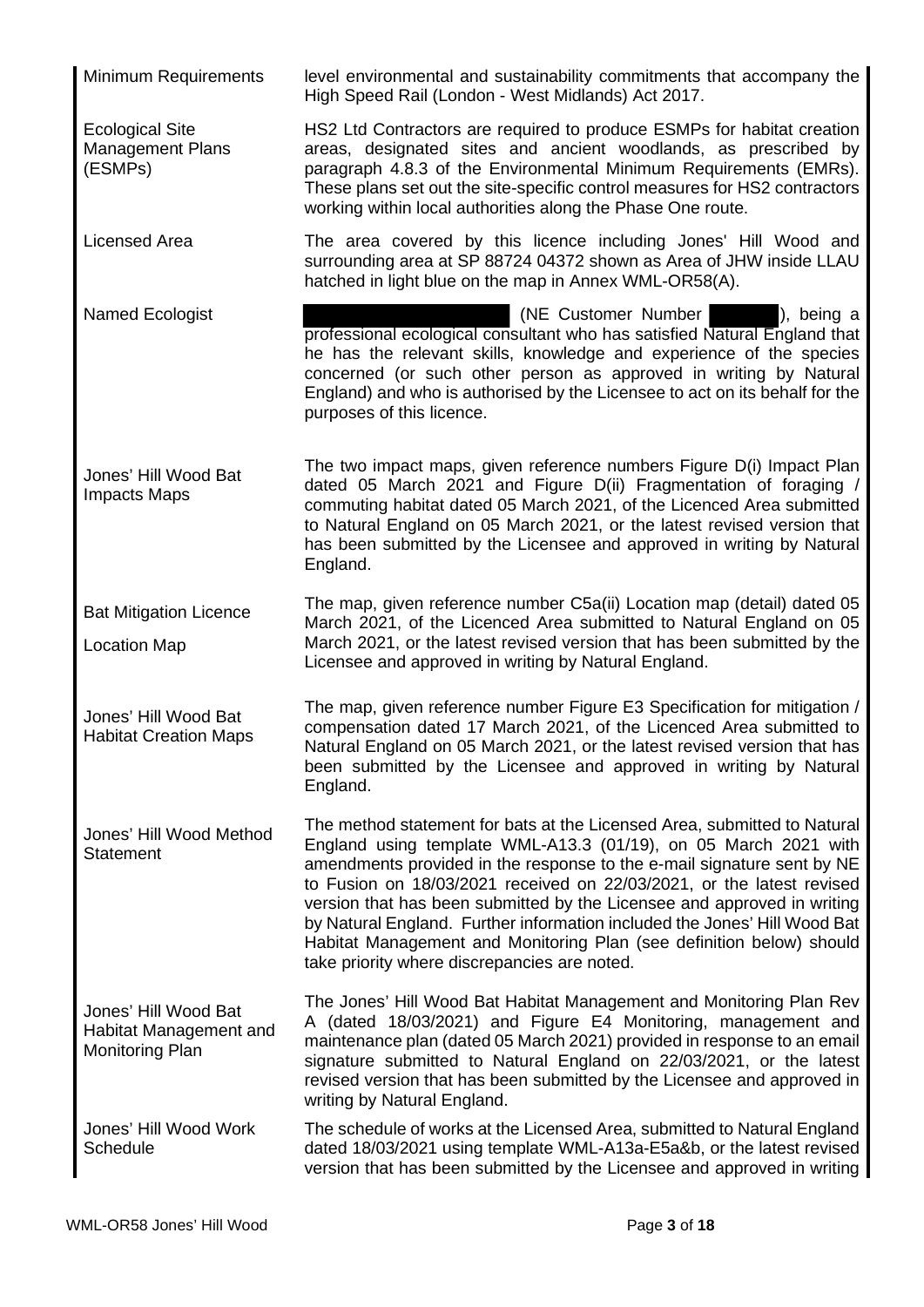## by Natural England.

References to specific sections, figures or other parts of a document apply to the relevant section, figure or part in the revised and approved version unless otherwise stated.

# **LICENCE CONDITIONS**

1. This licence includes Annex WML-OR58(A) and Annex WML-OR58(B), which contain additional terms and conditions of use.

# **People authorised to use this licence**

- 2. Licensed activities may only be carried out under this licence by:
	- a) the Named Ecologist;
	- b) Accredited Agents; and
	- c) Assistants.
- 3. An Accredited Agent or Assistant must carry a signed copy of the authorisation letter from the Named Ecologist, appointing them by name for the purpose of this licence, while carrying out licensed activities in the Licensed Area and must produce this authorisation letter to any police or Natural England officer on request.

# **Working under this licence**

- 4. The Licensee has primary responsibility for ensuring that all activities carried out in the Licensed Area comply with the terms and conditions of the licence.
- 5. Before commencing activities under this licence, the Licensee shall nominate an Appointed Person whose details will be provided to Natural England in writing to oversee use of this licence. The Licensee shall promptly update Natural England in writing of a replacement Appointed Person if that person changes.
- 6. The Named Ecologist is responsible for undertaking and/or overseeing the work undertaken in respect of the licensed species. The Named Ecologist is responsible for checking the suitability and competence of any Accredited Agents or Assistants employed in the Licensed Area to undertake the required duties.
- 7. The Licensee and all persons acting under this licence must comply with:
	- a) the terms and conditions of this licence and its Annexes WML OR58(A) and WML OR58(B); and
	- b) the Jones' Hill Wood Method Statement, Bat Mitigation Licence, Jones' Hill Wood Location Map, the Jones' Hill Wood Work Schedule, the Jones' Hill Wood Bat Impacts Map and the Jones' Hill Wood Work Bat Compensation Maps; and
	- c) HS2 Environmental Minimum Requirements.
- 8. If there are conflicts or inconsistencies between commitments in the documents in condition 7(b) and the terms and conditions of this licence and its annexes, the licence and annexes will prevail. Any other conflicts or inconsistencies between the documents in condition 7(b) will be interpreted on a precautionary basis to ensure the protection of bats.
- 9. While engaged in licensed activities, the Licensee shall make a copy of the licence and its Annexes available for inspection on each site in the Licensed Area where the activities are taking place and shall produce it on demand to any constable or an officer of Natural England.
- 10. All reasonable precautions must be taken to ensure that unnecessary suffering and harm to the species covered by this licence is avoided.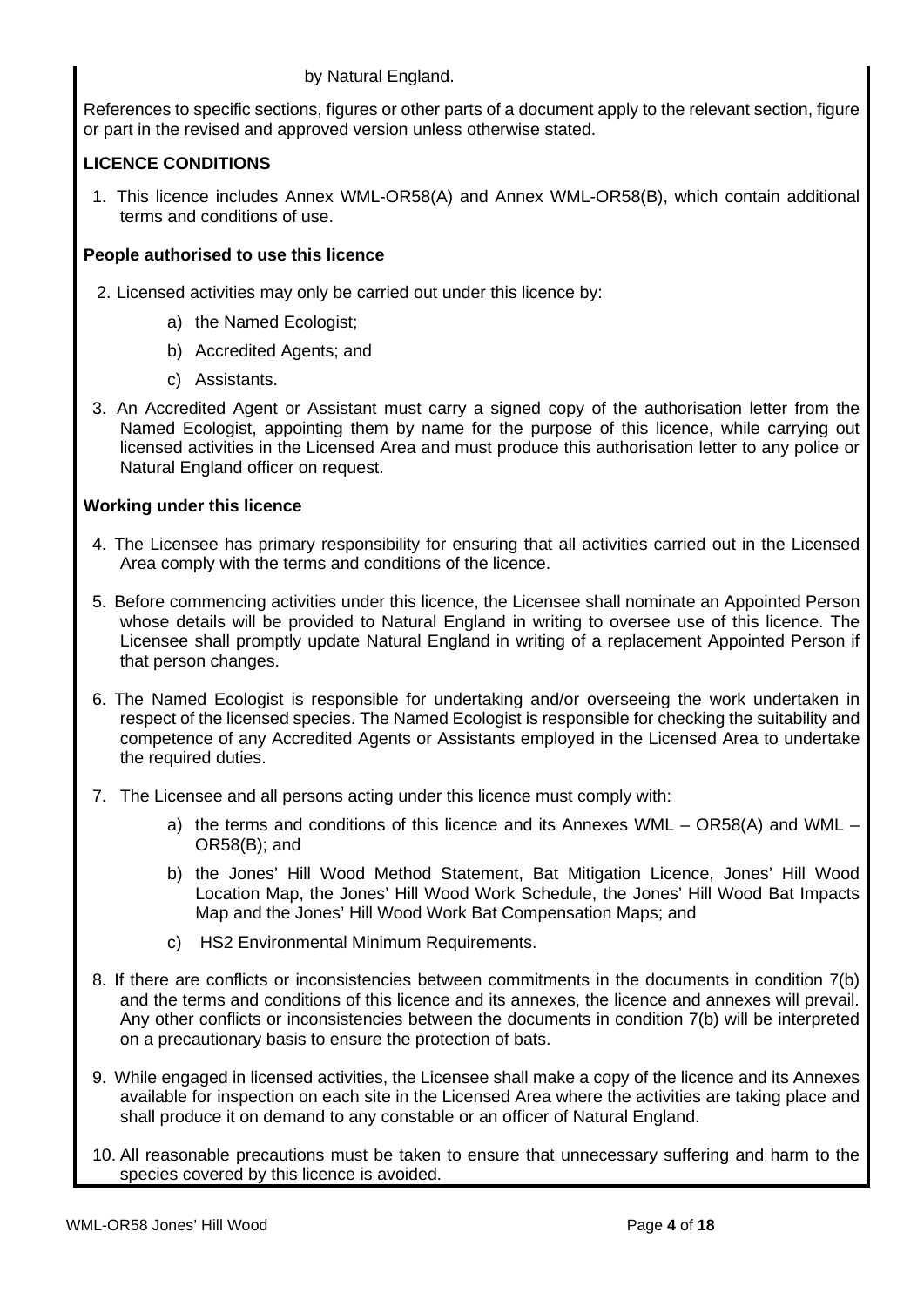## **Where the licence may be used**

11. This licence may only be used within the Licensed Area and for the activities specified in Annex WML–OR58(B).

### **Surveying and Monitoring**

- 12. Pre felling surveys must be appropriately resourced and undertaken at suitable times and in accordance with Annex WML-OR58(B).
- 13.Monitoring must be undertaken in accordance with section E4.2b of the Jones' Hill Wood Method Statement and The Jones' Hill Wood Bat Habitat Management and Monitoring Plan (see definition above). Any relevant amendments to monitoring will be agreed with Natural England through a licence modification request and the Strategy will be reviewed before the end of the licence.

### **Recording and reporting requirements**

- 14.The Licensee must maintain a record of all bat-related activities carried out under the authority of this licence necessary for reporting to Natural England, including (as a minimum):
	- a) a list of all persons authorised to act under the licence and in what capacity (i.e. Accredited Agent or Assistant);
	- b) any action undertaken under this licence;
	- c) any mitigation or compensation provision;
	- d) any surveying and monitoring conducted;
	- e) any dead or injured bat found in the Licensed Area; and
	- f) any incidents or reports of activities in breach of this licence, including details of steps taken, and any disciplinary, remedial or corrective action.

These records are to be kept until two years after the final licensed action is undertaken and are to be made available for inspection by Natural England at any reasonable time.

- 15.Survey and monitoring records for bats must be submitted to the Local Biological Record Centre and to the relevant national recording scheme (or National Biodiversity Network (NBN) Atlas if there is no appropriate scheme) every other year.
- 16.An annual report of activities conducted under this licence must be sent by the Licensee to Natural England (at the address given below) for the first reporting year of 01 April 2021 – 31 December 2021 and submitted by 14 January 2022, and thereafter by 14 January for each subsequent reporting year of 01 January – 31 December, even if the licence is not used.
- 17.The long-term Mitigation, Monitoring and Management of the site will be reviewed after 8 years.

### **Future management**

18.All ESMPs applicable to the Licensed Area, or any part of it, must be updated to include the bat specific habitat management, maintenance and monitoring by or on behalf of the Licensee before the 31<sup>st</sup> July 2021, or prior to required actions and in line with the licensing requirements of the Jones' Hill Wood Method Statement and Jones' Hill Wood Bat Habitat Management and Monitoring Plan (see definition above). The Licensee shall ensure compliance with the requirements of all ESMPs applicable to the Licensed Area, or any part of it, for the full period of the licence and will consult with Natural England in relation to any amendment or proposed amendment to any such ESMP.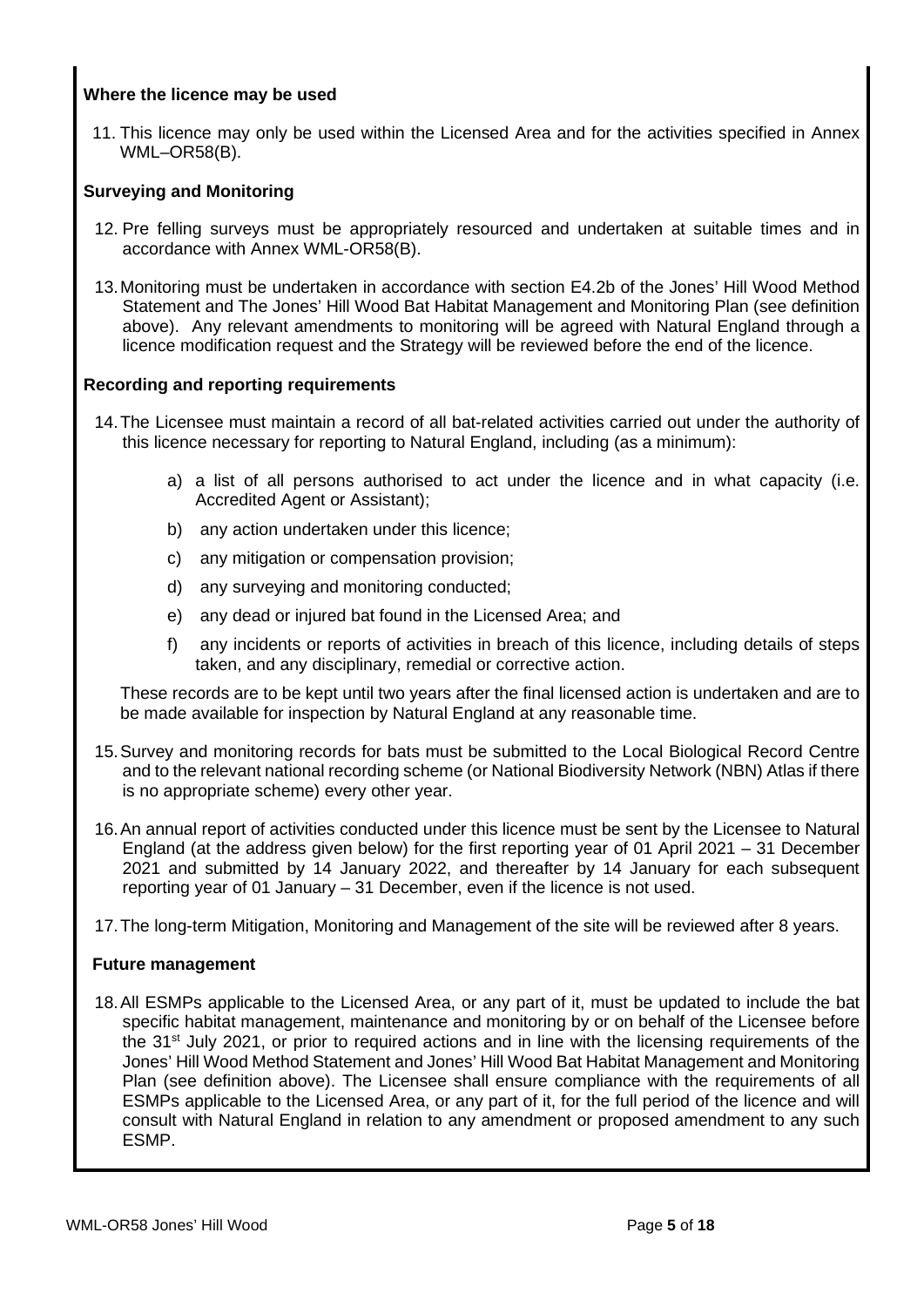## **Licence compliance**

- 19.For the purpose of ascertaining whether the conditions of this licence are being, or have been, complied with, the Licensee, the Named Ecologist and each Accredited Agent, Appointed Person and Assistant shall permit an officer of Natural England reasonable access to land where operations are being undertaken under this licence. Officers of Natural England shall also be permitted to be present during any operations carried out under the authority of this licence. Any such officer of Natural England may be required to produce his/her identification on demand and will be permitted to be accompanied by such persons as he/she considers necessary for the purpose of the visit. The Named Ecologist and each Accredited Agent, Appointed Person and Assistant shall give all reasonable assistance to an officer of Natural England and any persons accompanying him/her.
- 20.Failure to comply with the terms and conditions of this licence (including the recording and reporting requirements) will, by default, render this licence null and void and it may not be relied upon until such time that Natural England confirms in writing that its use may resume.
- 21.Natural England must be informed of all breaches to this licence within 48 hours of the Licensee becoming aware of a breach occurring. Unless advised otherwise by Natural England, the Licensee must take the necessary steps to address any breaches or poor practice identified as soon as practicable.

Issued by and on behalf of Natural England on: 30 March 2021

## **INFORMATION and ADVICE**

- a. Any requests for information in a licence will be considered under the Environmental Information Regulations 2004 and the Freedom of Information Act 2000 as appropriate.
- b. The licence may be modified, extended, terminated or revoked at any time by Natural England or the Secretary of State, but this will not be done unless there are good reasons for doing so.
- c. This licence conveys no authority for actions prohibited by any other legislation. For example, anyone acting under this licence is not exempt from the provisions of Section 28E of the 1981 Act. This means that owners/occupiers are obliged to give notice to Natural England if they propose to carry out an operation likely to damage a Site of Special Scientific Interest (SSSI). To identify SSSIs and the features for which they are designated, refer to www.magic.gov.uk. For further advice or to request consent for an activity please contact the Natural England 'Responsible Officer' for the relevant site(s). Contact details are available from the Natural England Enquiry Service (see below).
- d. No person convicted on or after 1 January 2010 of an offence under the Conservation of Habitats and Species Regulations 2017, the 1981 Act, the Protection of Badgers Act 1992, the Deer Act 1991, the Hunting Act 2004, the Wild Mammals (Protection) Act 1996, the Animal Welfare Act 2006 or the Protection of Animals Act 1911 (all as amended) may use this licence without the permission of Natural England unless, in respect of that offence, either:
	- i. they are a rehabilitated person for the purposes of the Rehabilitation of Offenders Act 1974 and their conviction is treated as spent; or
	- ii. a court has made an order discharging them absolutely.

Any request to use the licence by a person to whom this note applies will be considered on its merits.

e. The common name or names of species given in the Licence, Annexes, and associated documents are included by way of guidance only; in the event of any dispute or proceedings, it is the scientific name of a species that will be taken into account.

### **Training requirements**

f. Training must be relevant to the conditions and the activities permitted by the licence and should be undertaken at regular intervals. This should include: identification of European and other protected species, and non-native species relevant to the activities authorised by this licence and signs indicating they may be present; surveying techniques; best practice guidance and reasonable avoidance measures; mitigation techniques and methods, and a working knowledge of the relevant law.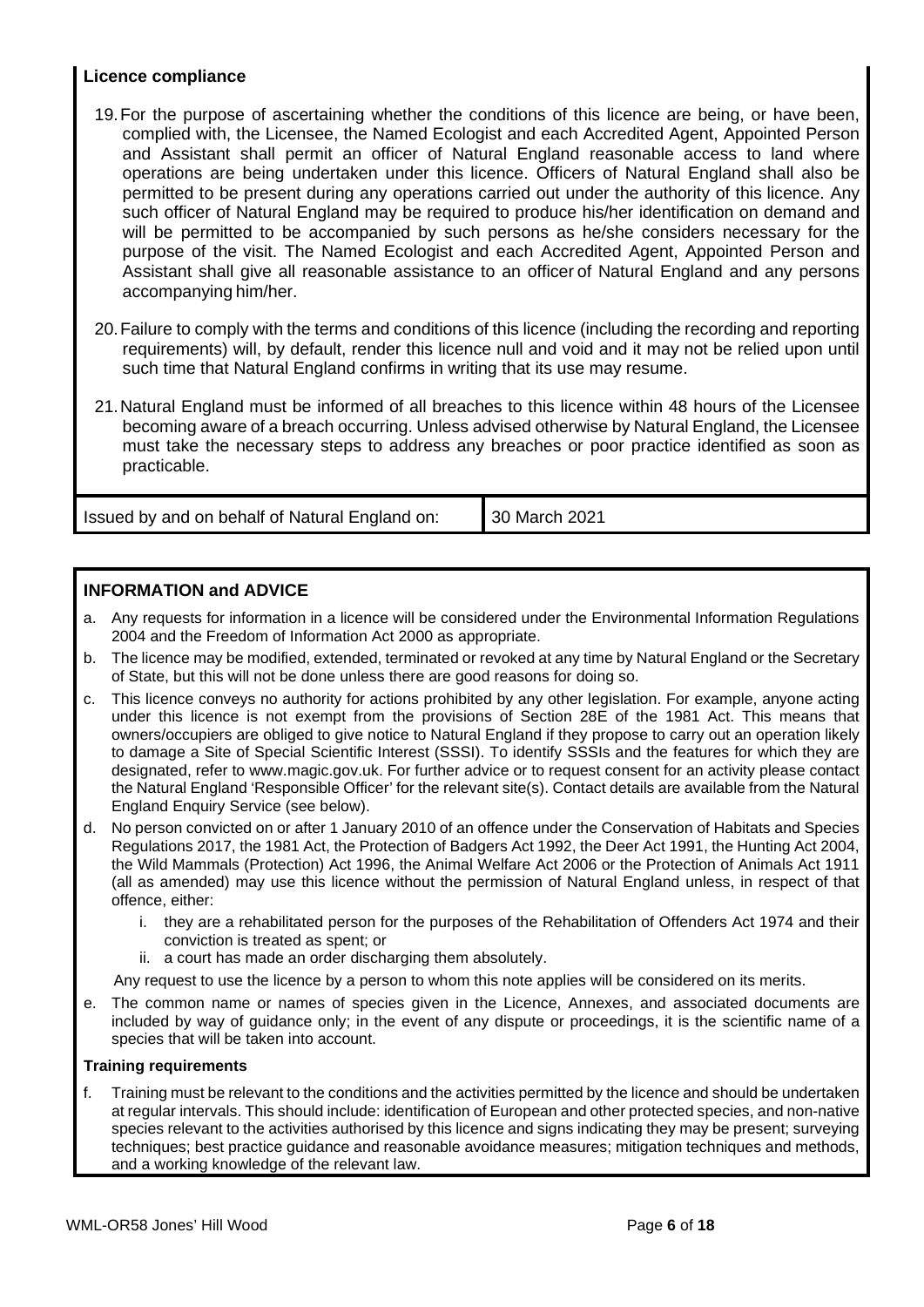#### **General Welfare Considerations**

- g. Persons acting under this licence may photograph any protected species named in this licence in connection with licensed work provided that this causes no additional disturbance or any other harm.
- h. Under the Animal Welfare Act 2006 it is an offence to cause any unnecessary suffering to an animal under the control of man (section 4). This applies to the treatment of animals (including non-target species) held in nets, traps, etc.

#### **The limits of licences**

- i. Licences permit action only for the purposes specified on that licence.
- j. Licences do not permit actions prohibited under any other legislation (unless it is clearly stated that the licence does), nor do they confer any right of entry upon land.
- k. Unless otherwise stated the provisions of Natural England licences only apply landward of the mean low water mark in England. The Marine Management Organisation is responsible for all licensing seaward of the mean low water mark.
- l. No work shall be carried out under this licence on a National Nature Reserve except with the prior written permission of Natural England's 'SSSI Adviser' for the relevant site(s) (contact details available from Enquiry Service – see below).

#### **Compliance and enforcement**

- m. The Licensee is expected to monitor compliance with the licence and to take action in the event that poor practice and/or non-compliance are identified. A person may be barred from using this licence by Natural England, for example, if that person breaches the conditions of this licence. In these circumstances Natural England will notify the Licensee.
- n. Natural England checks compliance with licences and the attached conditions. Where breaches are identified, these may be subject to enforcement action.

|                       | <b>Contact details for Natural England</b>                                           | Other useful contacts                                                                                                                                                                             |  |  |  |  |
|-----------------------|--------------------------------------------------------------------------------------|---------------------------------------------------------------------------------------------------------------------------------------------------------------------------------------------------|--|--|--|--|
|                       | For licensing enquiries (& Reporting):                                               | <b>Local Record Centres:</b> to find out where your nearest Local<br>Record Centre is visit the Association of Local Environmental<br>Record Centres website at: http://www.alerc.org.uk/find-an- |  |  |  |  |
|                       | Telephone 020 802 61089                                                              |                                                                                                                                                                                                   |  |  |  |  |
| Email                 | HS2wildlifelicensing@naturalengland.org.uk                                           | Irc.html                                                                                                                                                                                          |  |  |  |  |
| <b>Postal address</b> |                                                                                      |                                                                                                                                                                                                   |  |  |  |  |
|                       | Wildlife Licensing, Natural England, Horizon House,<br>Deanery Road, Bristol BS1 5AH | <b>Legislation:</b> to view the full text of the legislation referred to in<br>this licence visit http://www.legislation.gov.uk                                                                   |  |  |  |  |
|                       | For other enquiries use the Enquiry Service:                                         | <b>Feedback and Complaints:</b> we welcome and value your                                                                                                                                         |  |  |  |  |
| Telephone             | 0300 060 3900                                                                        | compliments, complaints, suggestions and comments about our                                                                                                                                       |  |  |  |  |
| Email                 | enquiries@naturalengland.org.uk                                                      | services. Please see our 'Contact us' section for more details.                                                                                                                                   |  |  |  |  |
| Web                   | <b>Natural England - GOV.UK</b>                                                      | https://www.gov.uk/government/organisations/natural-<br>england#org-contacts                                                                                                                      |  |  |  |  |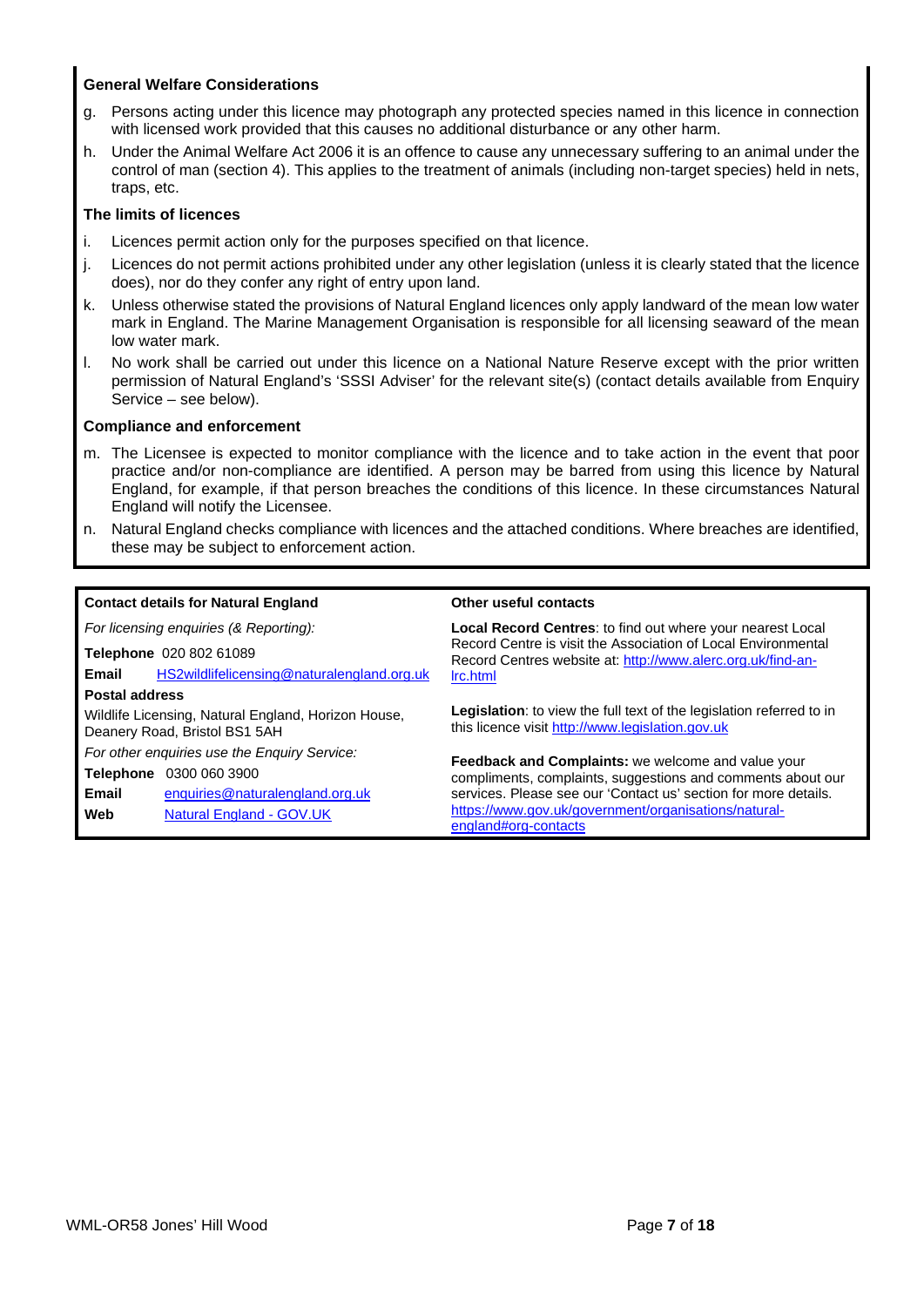# **Using and Sharing Your Information**

#### **Who is collecting my data?**

The data controller is Natural England, Foss House, Kings Pool, 1-2 Peasholme Green, York, Y01 7PX. You can contact the Natural England Data Protection Manager at: Natural England, County Hall, Spetchley Road, Worcester, WR5 2NP; foi@naturalengland.org.uk.

Any questions about how we are using your personal data and your associated rights should be sent to the above contact. The Data Protection Officer responsible for monitoring that Natural England is meeting the requirements of the legislation is: Defra group Data Protection Officer, Department for Environment, Food and Rural Affairs, SW Quarter, 2nd floor, Seacole Block, 2 Marsham Street, London SW1P 4DF. DefraGroupDataProtectionOfficer@defra.gsi.gov.uk.

#### **What of my data is being collected and how is it used? What is the legal basis for the processing?**

The information on the licence application form and any supporting material will be used by Natural England to undertake our licensing functions. This will include, but is not limited to assessing your application, issuing a licence if applicable, monitoring compliance with licence conditions and collating licence returns and reports. The personal information we will process will include, but is not limited to your name and contact details, customer type and reasons for wanting a licence.

Processing is necessary for the performance of a task carried out in the public interest or in the exercise of official authority vested in the data controller. That task is to conduct the licensing functions as delegated by Defra to Natural England under Part 8 Agreement under section 78 of the Natural Environment and Rural Communities Act 2006

#### **Who will my data be shared with?**

Your personal data may be shared by us with the Department for Food, Environment and Rural Affairs and its executive agencies including the Rural Payments Agency and the Environment Agency. This will be used to monitor and evaluate the effectiveness of our work.

- It may also be shared with:
	- Police.
	- HS2 LTD.

We will respect personal privacy, whilst complying with access to information requests to the extent necessary to enable Natural England to comply with its statutory obligations under the Environmental Information Regulations 2004, and the Freedom of Information Act 2000.

#### **If you are relying on my consent to process my data, can I withdraw my consent**? No, because the processing is not based on consent.

**How long will my data be held for?**

Your personal data will be kept by us for 7 years after the expiry of your licence or longer if stated in the licence conditions.

#### **What will happen if I don't provide the data?**

Failure to provide this information will mean that Natural England will not be able process your licence application.

#### **Will my data be used for automated decision-making or profiling?**

The information you provide is not connected with individual decision making (making a decision solely by automated means without any human involvement) or profiling (automated processing of personal data to evaluate certain things about an individual).

#### **Will my data be transferred outside of the EEA?**

The data you provide will not be transferred outside the European Economic Area.

#### **What are my rights?**

A list of your rights under the General Data Protection Regulation, the Data Protection Act 2018, is accessible at: https://ico.org.uk/for-organisations/guide-to-the-general-data-protection-regulationgdpr/individual-rights/

#### **How do I complain?**

You have the right to lodge a complaint with the ICO (supervisory authority) at any time. Should you wish to exercise that right full details are available at: https://ico.org.uk/for-organisations/guide-to-the-general-dataprotection-regulation-gdpr/individual-rights/

### **Natural England's Information Charter can be found here:**

https://www.gov.uk/government/organisations/natural-england/about/personal-information-charter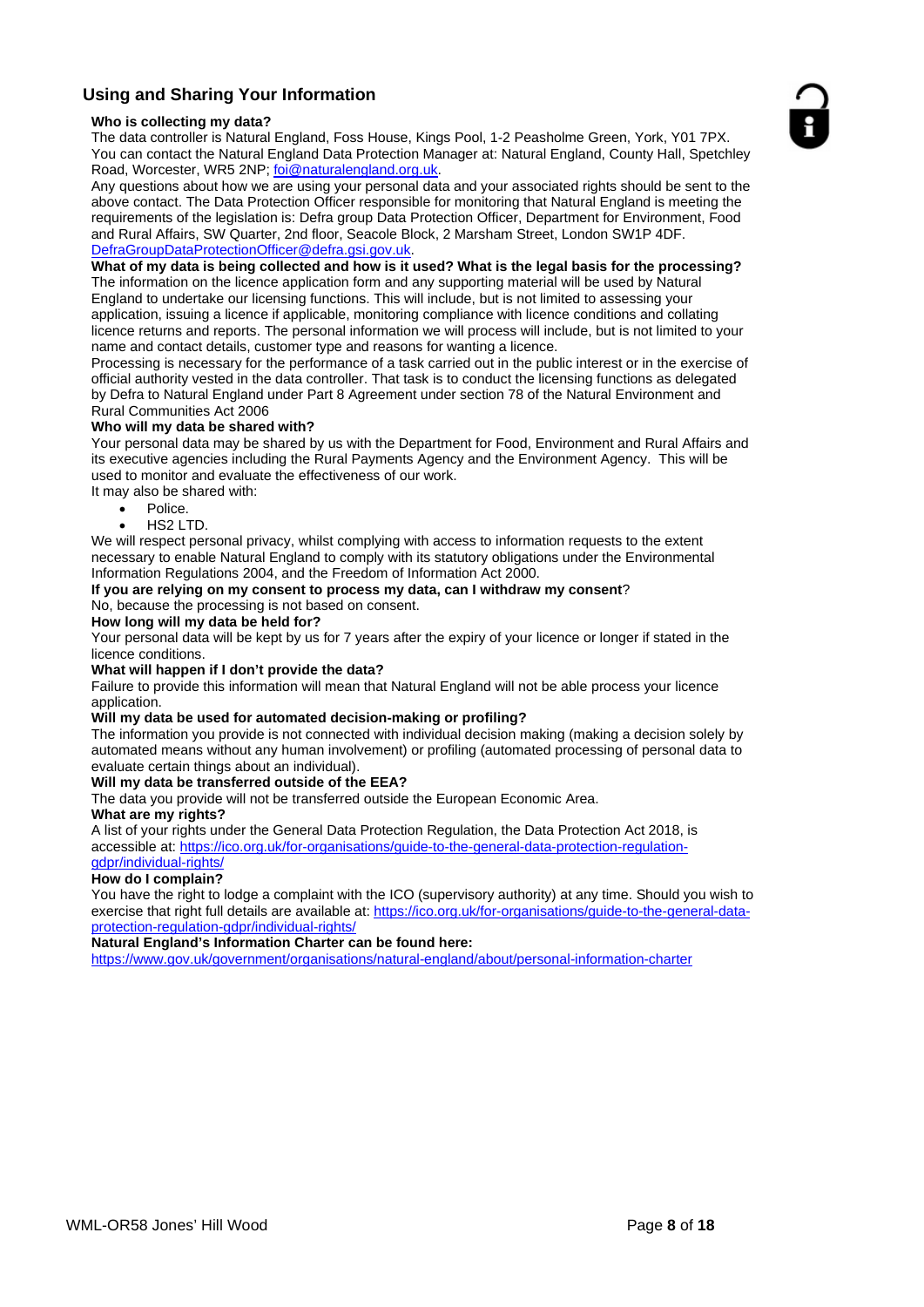# **ANNEX WML – OR58(A)**

This Annex defines the boundaries and areas of the Licensed Area – As shown on Figure C5a(ii)



IATI IRAI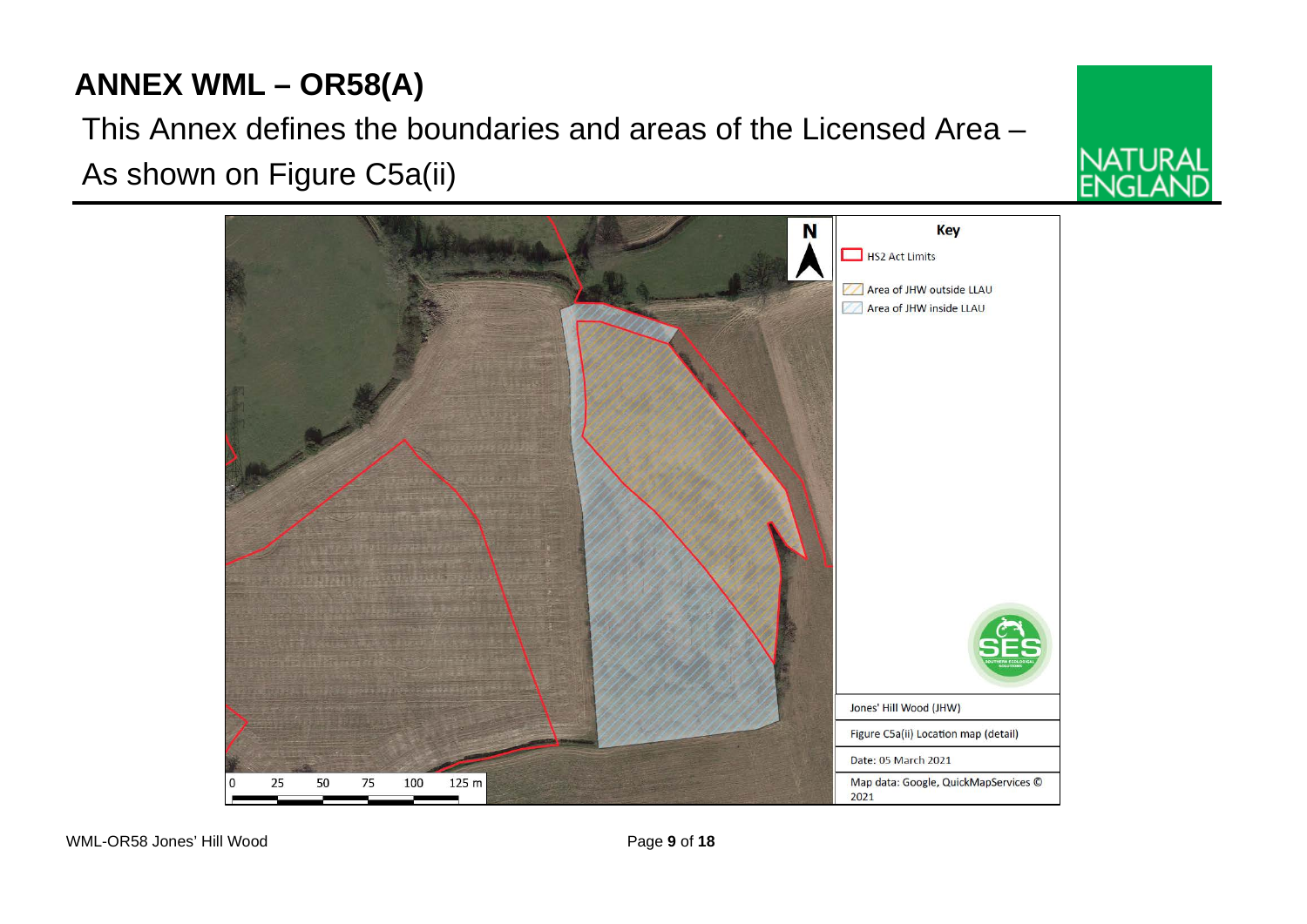# **ANNEX WML – OR58(B)**

# Permitted activities and licensed methods for bats within the Licensed Area



### **OVERVIEW**

This Annex specifies the activities and operations affecting bats that are permitted within the Licensed Area and includes relevant conditions. Surveys and inspections for bats in trees identified as having bat roost potential must be undertaken to establish whether bats are present prior to undertaking tree works. This Annex does not permit works to trees where a species of bat or roost types not covered by this licence is present.

- **Activities permitted** I. Capture
	- II. Transport
	- III. Disturb
	- IV. Damage or destroy the resting places
	- V. Damage or destroy breeding places of specified bat species (See Table 1 and Table 2 below).

This licence permits activities affecting the following roost types only: Day roosts; Transitional/occasional roosts; and Maternity roosts (see Definitions at Condition B27).

**Purpose(s) for which these activities may be conducted** Imperative reasons of overriding public interest including those of a social or economic nature and beneficial consequences of primary importance for the environment.

# **IMPORTANT**

These activities are subject to the terms and conditions set out in the main licence in addition to those in this Annex. All terms and conditions in this Annex must be fully adhered to whether or not they are identified in Table 1. Terms and conditions that have a particular relevance to an activity are identified in Table 1 for ease of reference only.

Definitions in the main licence also apply to this Annex and further definitions specific to this Annex are set out at Conditions B27 and B28.

#### **Interpreting the table of permitted activities and operations**

- *Permitted activities and operations*: a brief description of each activity or operation permitted under the licence.
- *Actions made lawful by this licence:* for each activity or operation listed the presence of a corresponding 'X' indicates which acts are made lawful if conducted in accordance with the terms and conditions of this licence.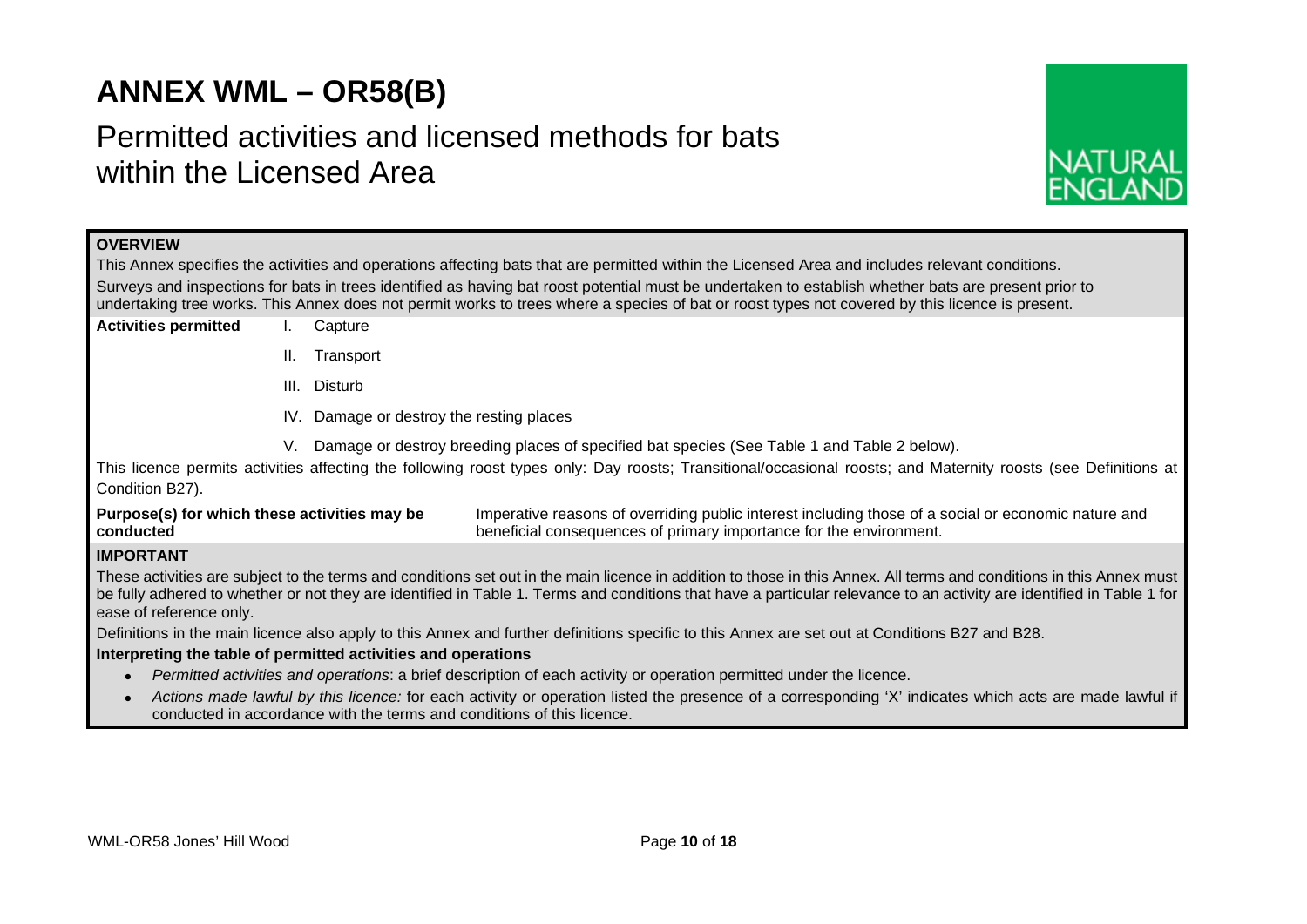| <b>Table 1. Permitted activities and operations</b>                              |                                        |                           |                |                           |                          |                          |                           |                                                                                            |                                                                                                                                                                                                    |                                                                                      |  |
|----------------------------------------------------------------------------------|----------------------------------------|---------------------------|----------------|---------------------------|--------------------------|--------------------------|---------------------------|--------------------------------------------------------------------------------------------|----------------------------------------------------------------------------------------------------------------------------------------------------------------------------------------------------|--------------------------------------------------------------------------------------|--|
|                                                                                  | Actions made lawful by this<br>licence |                           |                |                           |                          |                          |                           | <b>Additional</b><br>condition No.<br>especially<br>relevant to the<br>action              | <b>Permitted</b><br>methods                                                                                                                                                                        | <b>Species</b><br>permitted                                                          |  |
| <b>Permitted activities</b><br>and operations                                    | Capture                                | Transport                 | <b>Disturb</b> | resting place<br>Damage   | Damage<br>breeding sites | resting place<br>Destroy | Destroy<br>breeding sites |                                                                                            |                                                                                                                                                                                                    |                                                                                      |  |
| Noise, lighting and<br>vibration caused by<br>construction related<br>activities |                                        |                           | X              | X                         | X                        |                          |                           | B1, B2, B3, B4,<br><b>B10</b>                                                              | Disturbance by<br>noise, lighting and<br>vibration                                                                                                                                                 |                                                                                      |  |
| Pre-works inspection<br>of trees                                                 | X                                      | $\boldsymbol{\mathsf{X}}$ | X              | $\boldsymbol{\mathsf{X}}$ | X                        |                          |                           | B1, B2, B3, B4,<br>B <sub>5</sub>                                                          | By hand;<br>Endoscope; Torch<br>illumination; Static<br>hand-held net;                                                                                                                             | Barbastelle bat, common<br>pipistrelle bat, soprano<br>pipistrelle bat, noctule bat, |  |
| Roost loss through<br>tree felling                                               | X                                      | $\times$                  | X              | X                         | X                        | X                        | X                         | B1, B2, B3, B4,<br>B5, B6, B7, B8,<br>B9, B10, B11,<br>B12, B13, B14,<br>B15, B16, 17, B18 | Exclusion by one<br>way door or valve;<br>Permanent<br>exclusion;<br><b>Destructive Search</b><br>by Soft Demolition;<br><b>Destructive Search</b><br>by Soft Felling;<br>Mechanical<br>Demolition | brown long-eared bat, and<br>Natterer's bat.                                         |  |

#### **Table 1: Permitted activities and operations**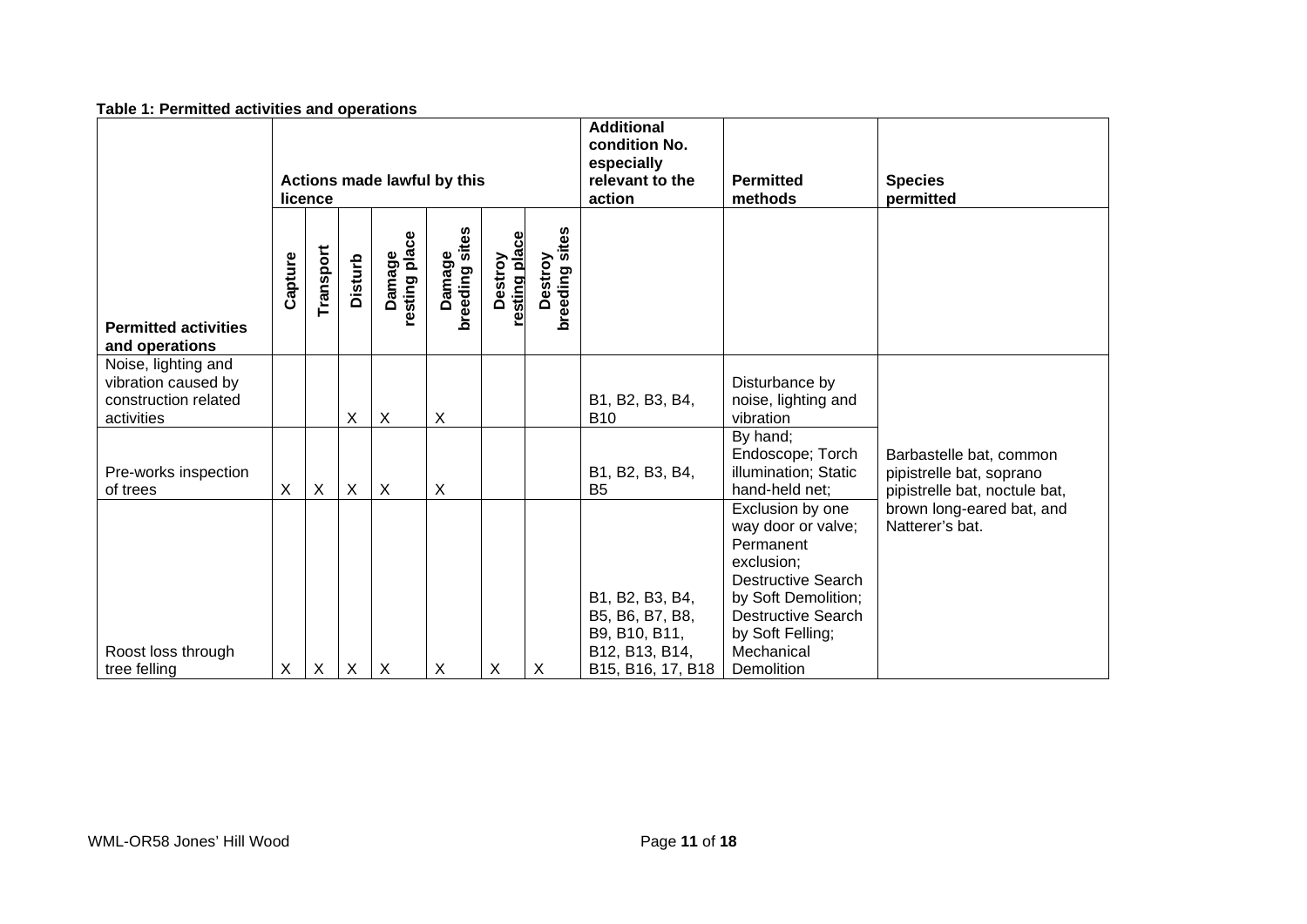#### **Table 2: Licensable activities and maximum numbers:**

| Species                 | Licensable activities and maximum numbers: |                |               |                                 |                                                      |                                    |                   |
|-------------------------|--------------------------------------------|----------------|---------------|---------------------------------|------------------------------------------------------|------------------------------------|-------------------|
|                         | Φ<br>Captul                                | ransport       | Disti         | Damage<br>פַ<br>restir<br>place | ဥ<br>Φ<br>튱<br>mag<br>ω<br>စ္ယ<br>Φ<br>ā<br>πā<br>்க | resting<br><b>Destroy</b><br>place | Φ<br>₫<br>.<br>ທີ |
| Common pipistrelle bat  | 5                                          | 5              | Not Specified | $\mathbf 0$                     | 0                                                    | 4                                  |                   |
| Soprano pipistrelle bat | $\overline{2}$                             | $\overline{2}$ | Not Specified |                                 |                                                      |                                    | 0                 |
| Barbastelle bat         |                                            |                | Not Specified |                                 |                                                      |                                    |                   |
| Noctule bat             |                                            |                | Not Specified |                                 |                                                      |                                    | $\Omega$          |
| Brown long-eared bat    | 2                                          | 2              | Not Specified |                                 |                                                      | $\mathfrak{p}$                     |                   |
| Natterer's bat          |                                            |                | Not Specified |                                 |                                                      |                                    | 0                 |
| <b>Maximum total</b>    |                                            |                |               | 0                               | 0                                                    | 10                                 | 3                 |

The maximum number(s) stated in the above table refers to the maximum number of individuals of the stated species that can be captured or transported under the terms of this licence and the maximum number/s of resting places (see definition B27) or breeding sites that can be damaged or destroyed under this licence (if applicable).

# **ANNEX B LICENCE CONDITIONS**

# **Working under this licence:**

- B1. This licence is only to be used in connection with the Project Description and only when alternatives recognised by the Named Ecologist or an Accredited Agent are not appropriate to the conservation of bats.
- B2. The Licensee, the Named Ecologist, Accredited Agents, the Appointed Person and Assistants must adhere to the activities and timescales agreed in the Jones' Hill Wood Work Schedule**.**
- B3. The Named Ecologist or an Accredited Agent must ensure that all those involved with the licensed works understand by way of a 'tool box talk' that bats are present; the legislation relating to bats; measures that will be used to protect them; good working practices; licensed activities and what to do should bats be found. This information must be provided before any licensed works commence on site. A written record that this has been undertaken, and that it covers the above points, must be kept by the Named Ecologist or Accredited Agent and made available to Natural England or any police officer on request.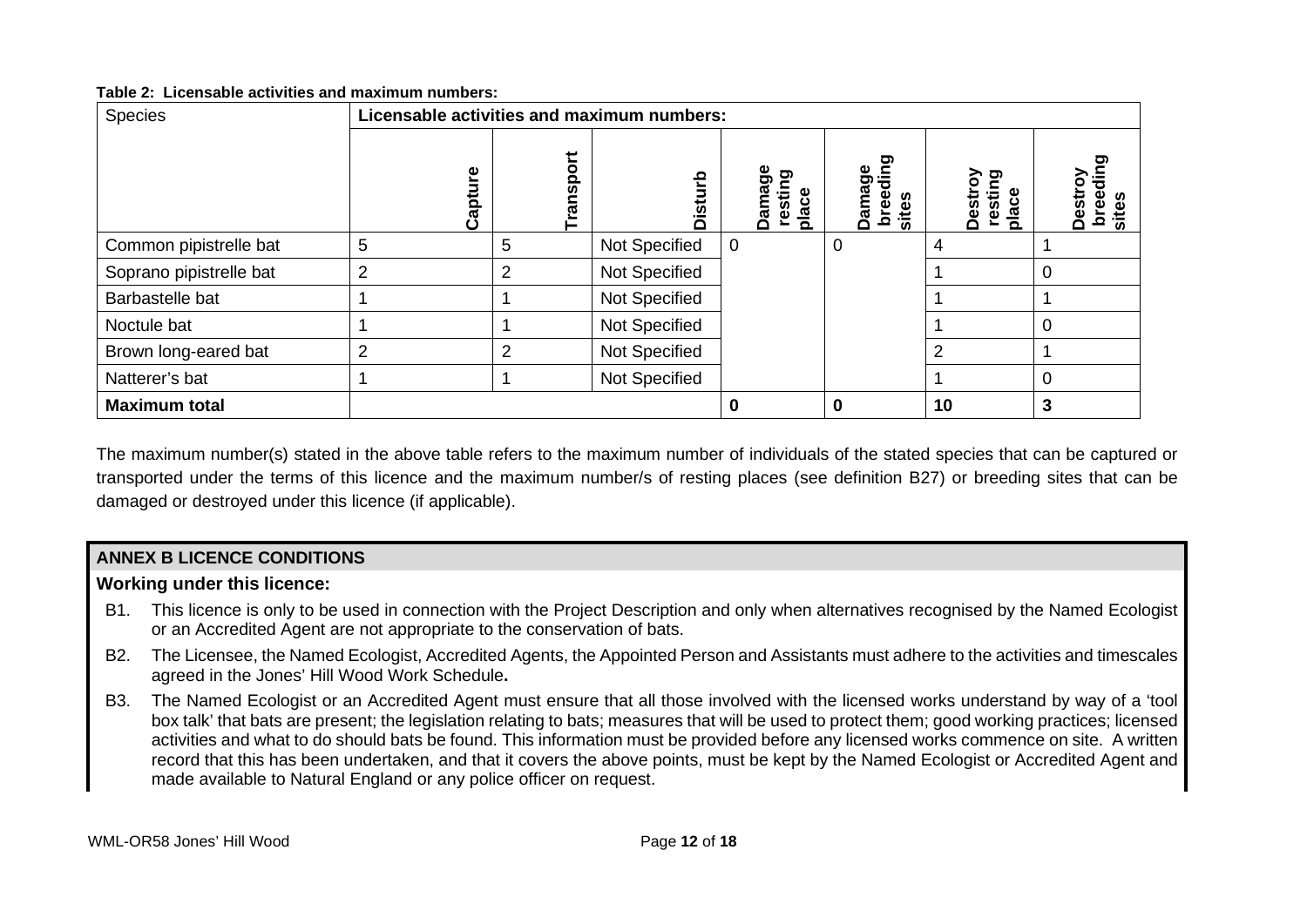# **Methodology:**

- B4. All relevant animal welfare legislation must be complied with at all times.
- B5. All works must be undertaken using best practice methodology to ensure minimal risk to bats. Persons acting under this licence must abide by the advice on excluding bats, handling bats and working in bat roosts in the most up to date edition of the *"Bat Mitigation Guidelines"* and the *"Bat Workers Manual"*. "*The Bat Survey - Good Practice Guidelines*" are available from the BCT website. You are expected to check whether this guidance has been updated and if so, to ensure that you act in accordance with the most up to date version. In addition to this:
	- a) The use of endoscopes, artificial light from torches, Destructive Search by Soft Demolition (see Definition in Annex Condition B27) temporary obstruction of roost access, temporary or permanent exclusion methods (including installation) and use of static hand held nets must only be undertaken or directly supervised by the Named Ecologist, or an Accredited Agent.
	- b) Where capture and/or handling of bats are necessary, only the Named Ecologist, Accredited Agent, or an Assistant may do so. Capture/handling/exclusion of bats must only be undertaken in conditions suitable for bats to be active.
	- c) Where bats are discovered and taken under this licence they must either be relocated to a suitable roost for the species, or where bats are held this must be done safely and bats released on site at dusk in, or adjacent to, suitable foraging/ commuting habitat in safe areas within or directly adjacent to the pre-works habitat. Where a bat is unexpectedly discovered in adverse weather conditions, condition B14 must be followed.
	- d) Endoscopes and handheld nets are only to be used to assist with the locating and capture of bats.
	- e) Temporary and permanent exclusion must be carried out using techniques specified in the most up to date edition of the '*Bat Workers Manual*'. If one-way exclusion devices are to be used, each device must remain in position for a period of at least 5 consecutive days/ nights throughout a spell of suitable weather conditions, or longer until these conditions prevail.
	- f) Prior to destructive works, an inspection using torches and/or an endoscope must be performed internally to search for the presence of bats. If any bat species covered by this licence is found and is accessible, each will be captured by gloved hand or hand-held net, given a health check and then each placed carefully inside a drawstring, calico cloth holding bag or similar for transport.
	- g) Following inspection and exclusion operations, the removal of any feature with bat roost potential, will be only performed by hand and under direct ecological supervision. Where applicable, materials will be removed carefully away and not rolled or sprung to avoid potential harm to bats. The undersides of materials will be checked by the Named Ecologist or Accredited Agent for bats that may be clung to them before removal.
- B6. For trees that are safe to climb and that possess Potential Roosts Features (PRFs) that can be accessed, pre-felling climbing inspections will be undertaken no more than three days prior to tree felling. For known roosts and PRFs consisting of cavities (or similar), Destructive Search by Soft Felling (see Definition in Annex Condition B28) will take place on the same day as the pre-felling inspection.
- B7. For PRFs confirmed as containing no bats, the PRF will be immediately felled or made unsuitable for bats. Materials used for soft blocking must be appropriate for intended purposed and not risk entrapping or capturing bats or other wildlife.
- B8. For PRFs that contain bats, bats will be removed in line with the procedures specified in Condition B5 above.
- B9. Should bats be discovered inside a tree and cannot be successfully captured due to the nature of the roost feature, climbers will withdraw.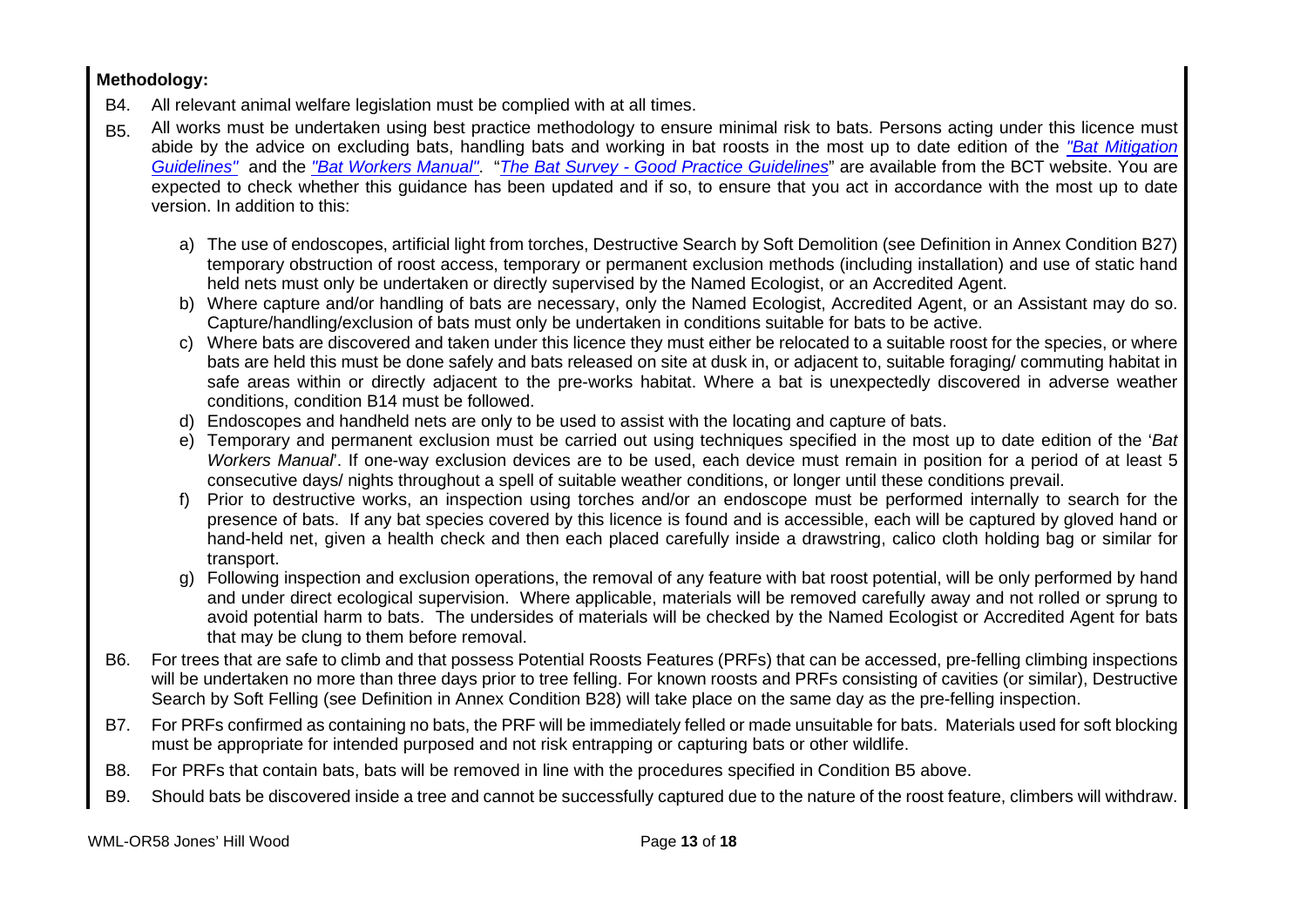In this circumstance, during the active bat season (April-October), an emergence survey followed by dawn re-entry survey in suitable weather conditions will be undertaken in relation to the confirmed roost (using infrared (IR) cameras) to identify when bats have left the roost and not re-entered. This will be followed by tree climbing and soft blocking of the roost prior to felling. If tree climbing is not possible the tree must undergo a Destructive Search by Soft Felling (see Definition in Annex Condition B28).

# **Impacts**:

B10. Disturbance of bats and damage and/or destruction of bat roosts will be limited to those trees shown on the Jones' Hill Wood Bat Impacts Maps.

# **Undertaking works on roosts under this licence:**

- B11. A written record must be kept of capture and exclusion efforts undertaken, including weather conditions (including over-night minimum temperature and rainfall), numbers and species of bats captured/taken and duration of exclusion process.
- B12. Destructive Searches by soft felling (See Definition in Annex Condition B28) may only be carried out when it is dry and mild and after temperatures have not dropped below 8°C for 4 days.
- B13. Licensable activities impacting satellite, maternity and hibernation roosts (see Definition in Annex Condition B27) must not be undertaken while the roost is in use for these purposes. Where the roosts are excluded ahead of seasonal use, appropriate compensation (if required) must be in place and available for use prior to exclusions taking place.
- B14. If individual bats are discovered unexpectedly, including during periods of adverse weather, then the following steps must be taken:
	- a) Works to that building/structure must stop immediately. If the Named Ecologist or an Accredited Agent is not on site, he/she must be contacted immediately to attend the site.
	- b) Do not expose the bat or cause it to fly out of the roost on its own accord.
	- c) The bat must only be handled by the Named Ecologist or an Accredited Agent unless it is in immediate danger. The bat must be carefully placed in a lidded ventilated box with a piece of clean cloth and a small shallow container with some water. The box must be kept in a safe, quiet location.
	- d) Care must be taken to avoid rousing the bat during transfer to a suitable location which may be a suitable hibernation box or other alternative roost constructed, providing a safe, quiet environment with stable, suitable temperature and relatively high humidity, safe from further disturbance.
	- e) The Named Ecologist must re-assess the structure and determine whether works can continue under this licence, or whether a modification to the licence is required before works re-commence. A written record must be kept of this decision and made available to Natural England or any police officer on request. This incident must also be reported on the licence return form.
	- f) Any underweight or injured bats must be taken into temporary care by an experienced bat carer and looked after until such time that the bat can be transferred to a suitable replacement roost at the same site, or weather conditions are suitable for release at the same site.
- B15. Natural England must be notified in writing, to HS2wildlifelicensing@naturalengland.org.uk, within 48hrs of encountering 1 or more bat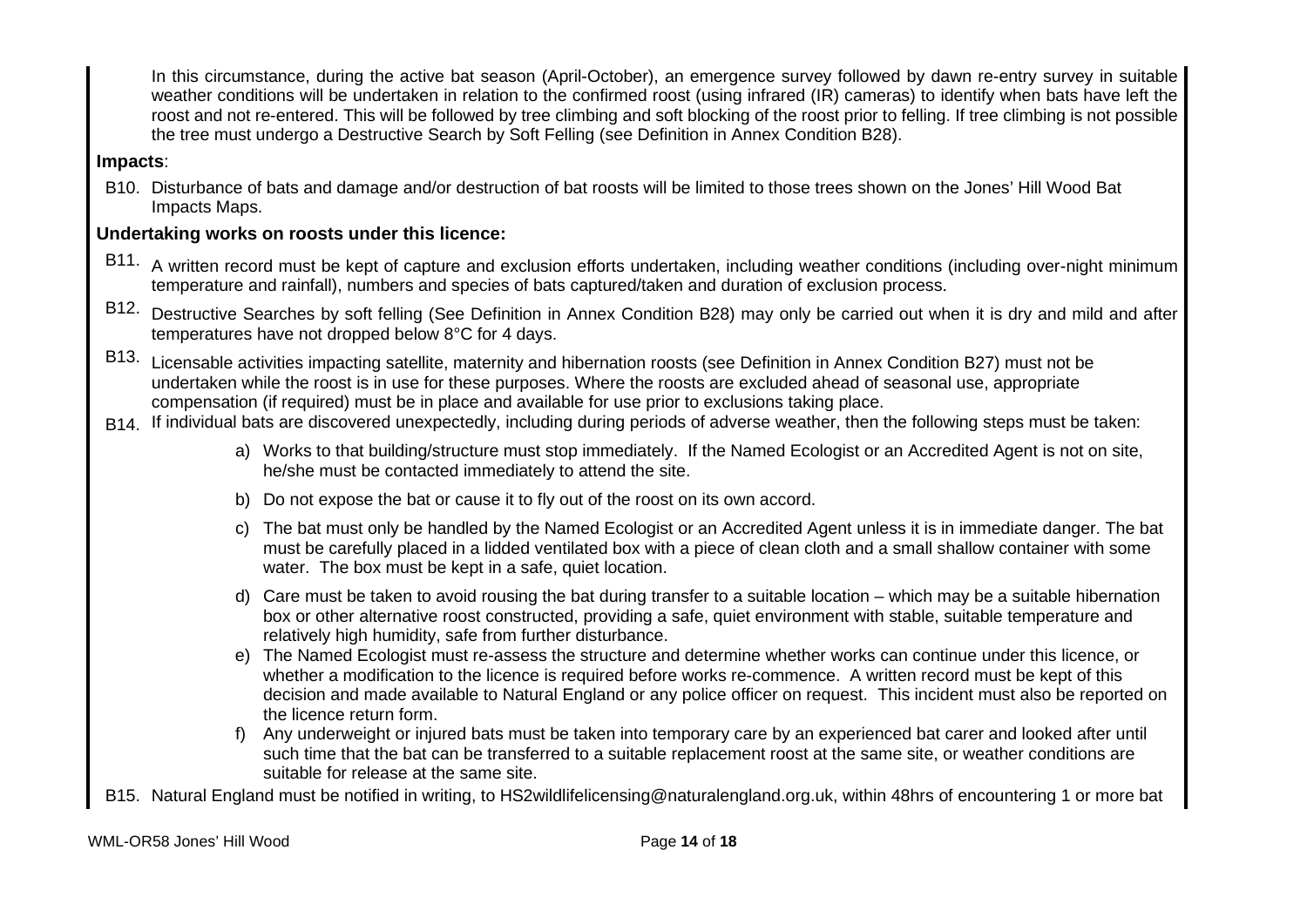of any species.

- B16. Provision must be made for prompt assistance to deal with any injured bat. Any injured or dead bats must be reported to Natural England on the licence return form.
- B17. Mechanical Demolition (see Definition in Annex Condition B28) of a structure must only take place after the structure been declared free of bats by the Named Ecologist or Accredited Agent.
- B18. If individual bats are discovered unexpectedly, including during periods of adverse weather, then the following steps must be taken:
	- a) Works to that building/structure must stop immediately. If the Named Ecologist or an Accredited Agent is not on site, he/she must be contacted immediately to attend the site.
	- b) Do not expose the bat or cause it to fly out of the roost on its own accord.
	- c) The bat must only be handled by the Named Ecologist or an Accredited Agent unless it is in immediate danger. The bat must be carefully placed in a lidded ventilated box with a piece of clean cloth and a small shallow container with some water. The box must be kept in a safe, quiet location.
	- d) Care must be taken to avoid rousing the bat during transfer to a suitable location which may be a suitable hibernation box or other alternative roost constructed, providing a safe, quiet environment with stable, suitable temperature and relatively high humidity, safe from further disturbance.
	- e) The Named Ecologist or an Accredited Agent must re-assess the structure and determine whether works can continue under this licence, or whether a modification to the licence is required before works re-commence. A written record must be kept of this decision and made available to Natural England or any police officer on request. This incident must also be reported on the licence return form.
	- f) Any underweight or injured bats must be taken into temporary care by an experienced bat carer and looked after until such time that the bat can be transferred to a suitable replacement roost at the same site, or weather conditions are suitable for release at the same site.

# **Compensation and mitigation:**

B19. All compensation features as shown on Figure E3 must be erected or created adjacent to the impacted areas under the direct supervision of the Named Ecologist or Accredited Agent.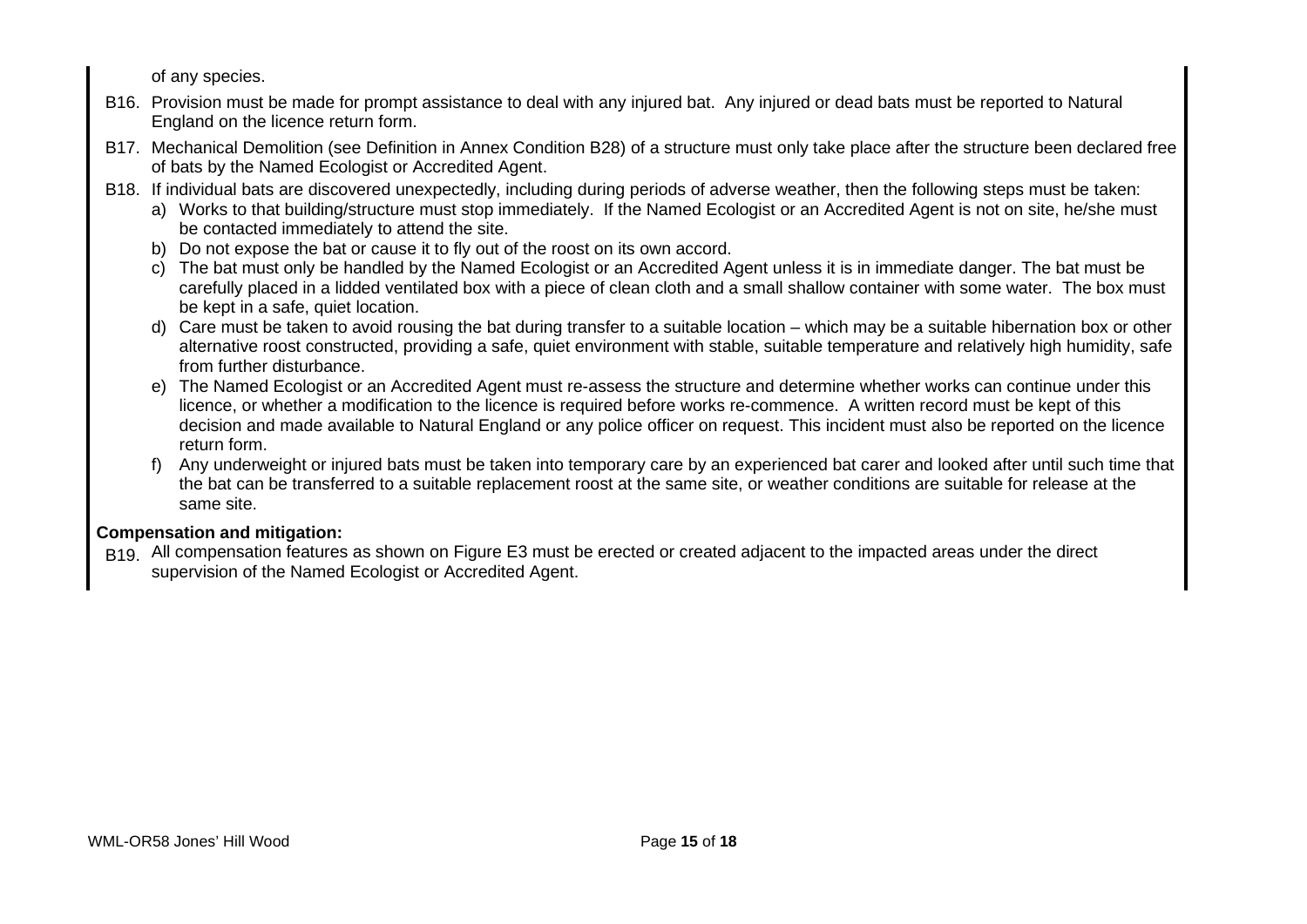B<sub>20.</sub> Bat roost mitigation features must be provided in accordance with the ratios set out in Table 4 below.

# **Table 4. Provision of bat roost mitigation features as specified on Figure E3.**

| <b>Roost feature type (Existing confirmed roost or Potential Roost)</b><br>Feature (PRF))                                                                                      | Minimum replacement ratio<br>(roost mitigation feature: roost or tree lost)                                                                 |
|--------------------------------------------------------------------------------------------------------------------------------------------------------------------------------|---------------------------------------------------------------------------------------------------------------------------------------------|
| Used by barbastelle bat (any roost other than maternity roost or<br>hibernation roost)                                                                                         | 6 bat boxes                                                                                                                                 |
| Used by brown long-eared bat (any roost other than maternity<br>roost or hibernation roost)                                                                                    | 4 bat boxes                                                                                                                                 |
| Used by Natterer's bat (any roost other than maternity roost or<br>hibernation roost)                                                                                          | 2 bat boxes                                                                                                                                 |
| Used by noctule bat and Natterer's bat (any roost other than<br>maternity roost or hibernation roost)                                                                          | 2 bat boxes                                                                                                                                 |
| Used by common pipistrelle bat and soprano pipistrelle bat (any<br>roost other than maternity roost or hibernation roost)                                                      | 5 for each species (10 in total)                                                                                                            |
| The creation of monoliths within the ancient woodland receptor<br>site shown on Figure E3.                                                                                     | At least x3 monoliths to be installed                                                                                                       |
| The creation/translocation of Potential Roost Features (PRFs) to<br>be created within the WEMZ shown on Figure E3.                                                             | At least x6 PRFs to be created/translocated                                                                                                 |
| B21. A roost mitigation feature may comprise either a suitable bat box, an existing PRF on a felled tree which has been relocated to an<br>on a felled and relocated monolith. | adjacent enhancement area (i.e. a 'monolith' if laid on the ground) or a new 'veteranised' feature created within either a retained tree or |
| Post-development site maintenance and habitat management requirements:                                                                                                         |                                                                                                                                             |
| B22. Maintenance of bat boxes must comply with the HS2 Technical Standard - Ecological Monitoring Strategy (ECMS) (ref: HS2-HS2-EV-<br>STR-000-000029 C01 dated October 2018). |                                                                                                                                             |

B23. In accordance with the Environmental Minimum Requirements (see Definitions) for HS2 Phase One, the licensee must submit to Natural England the Ecology Site Management Plan (ESMP) for Jones' Hill Wood (ref: 1EW04-LMJ-EV-PLN-NS06\_NL17-054002, for review and approval, at draft stage and any future versions.

# **Post-development monitoring and reporting requirements:**

B24. Post-impact bat population monitoring must be implemented, in accordance with section E4.2b of the Jones' Hill Wood Method Statement, Jones' Hill Wood Bat Habitat Management and Monitoring Plan and E5b of the Jones' Hill Wood Work Schedule (see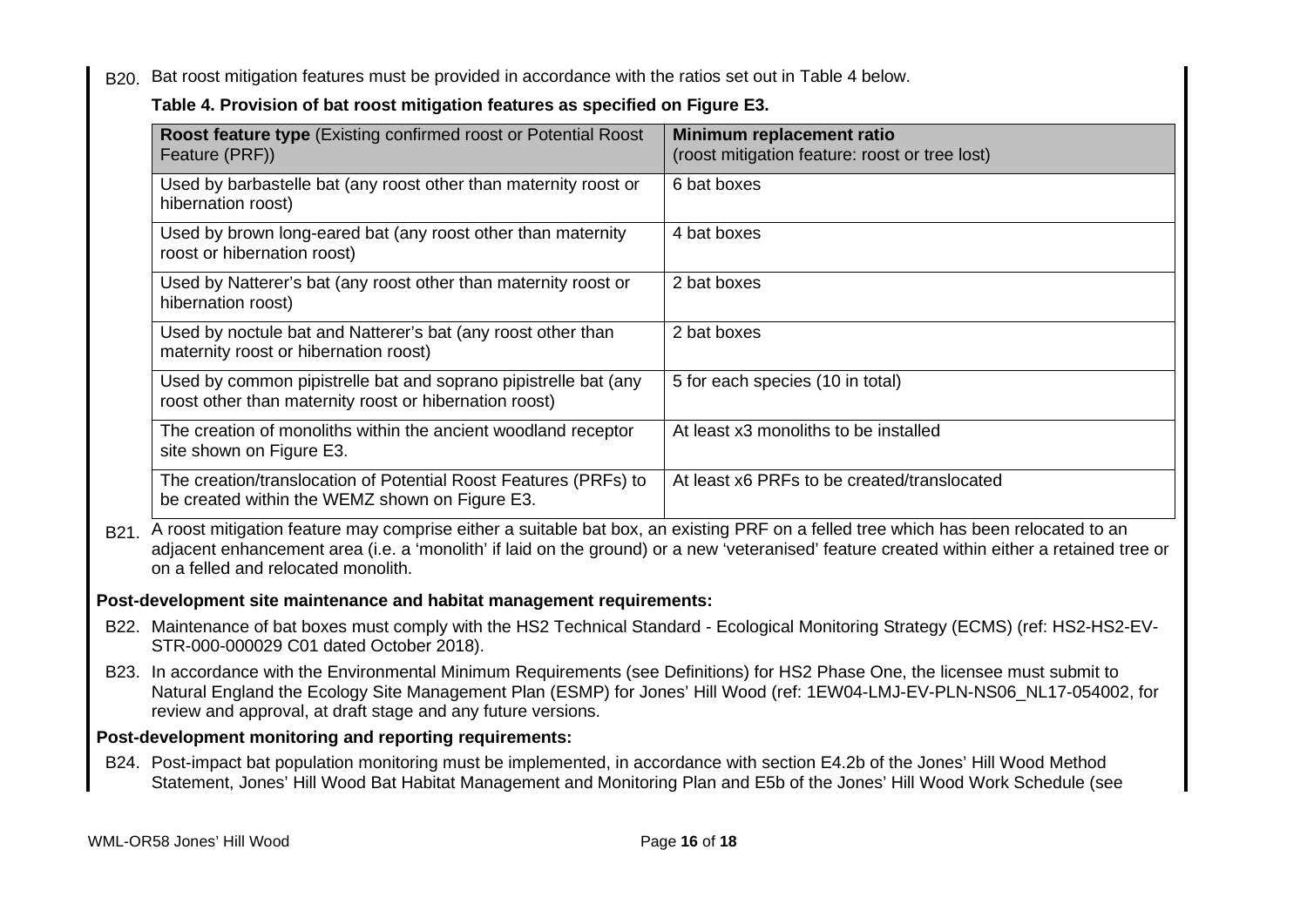definitions above).

- B25. An annual monitoring report outlining the results of monitoring and an assessment of any significant impacts must be submitted annually to Natural England following the completion of all specified methods in each calendar year for the duration of monitoring works (see Condition 16 of the licence).
- B26. It is a condition of this licence that the following reports are completed and returned to Natural England as specified:
	- I. Report of action within 14 days (two weeks) after the expiry of the licence;
	- II. Interim annual reports.
	- III. Report on the Conservation Status of the bat species present within Jones' Hill Wood during the operational phase to be submitted to Natural England for review. This should be after the monitoring in year 8 has been completed.

# **Definitions used in this annex:**

- B<sub>27</sub>. For the purpose of this licence the following roost types are defined as:
	- a. **Day roost**: a place where individual bats, or small groups of males, rest or shelter in the day but are rarely found by night in the summer.
	- b. **Night roost**: a place where bats rest or shelter in the night but are rarely found in the day. May be used by a single individual on occasion or it could be used regularly by the whole colony.
	- c. **Feeding roost**: a place where individual bats or a few individuals feed during the night but are rarely present by day.
	- d. **Transitional / occasional roost**: used by a few individuals or occasionally small groups for generally short periods of time on waking from hibernation or in the period prior to hibernation.
	- e. **Maternity roost**: where female bats give birth and raise their young to independence.
	- f. **Satellite roost**: an alternative roost found in close proximity to the main nursery colony used by a few individual breeding females or small groups of breeding females throughout the breeding season.
	- g. **Hibernation roost**: where bats may be found individually or together during winter. They have a constant cool temperature and high humidity.
	- **h. Potential Roost Feature (PRF):** features that bats could use for roosting. PRFs that may be used by bats are listed in The BCT Bat Surveys for Professional Ecologists: Good Practice Guidelines (3rd edition)
	- **i. Resting Place:** A tree in which bats rest is defined as a resting place.